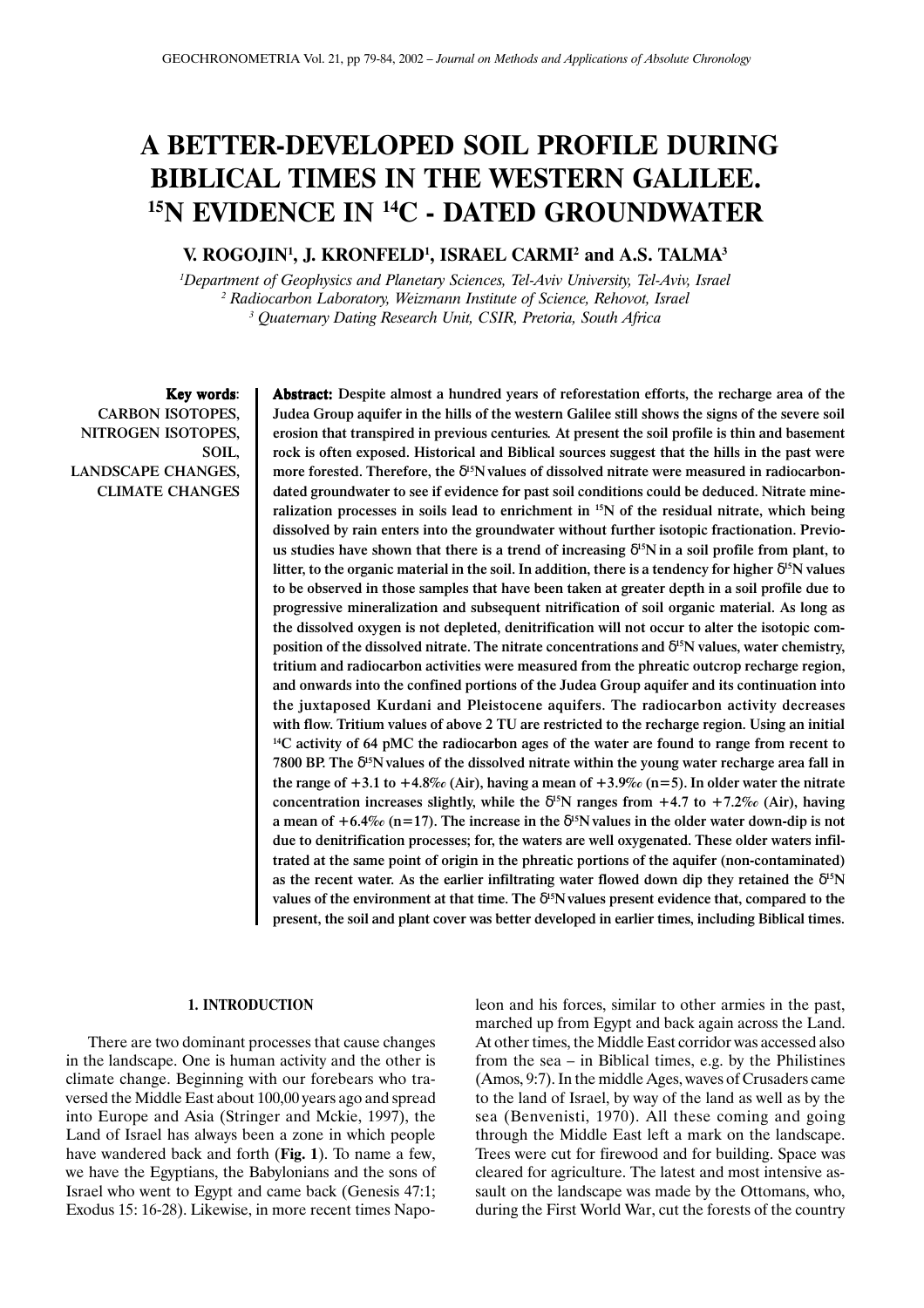at a rate of 10 tons/day, to feed their steam locomotives, which traversed the country from the north down to Beer Sheba (Sheffer, 1987). From the Bible, we know that during the Iron Age, at the time of our Patriarchs, the land was covered with extensive forests; although, the trees might



*Fig. 1. The Land of Israel has served as a land corridor of the Middle East, through which people have migrated and armies have passed for millennia (Modified from Passover Hagada, Koren Publishers; Jerusalem, 1979).*



*Fig. 2. Present day rainfall distribution map of Israel. There is a steep north south gradient in the precipitation. The desert boundary is located today in the vicinity of Beer Sheva. The study area extends from the hills of western Galilee to Haifa Bay, immediately north of Haifa.*

not have been big (King Solomon had to import cedars from Lebanon in order to build the temple (I Kings 5:6)).

Israel is not only a passage way but a transition zone between temperate and desert climate regimes. The transition line between these two regimes has been delineated by Goodfriend (1988) near the town of Beer Sheba (**Fig. 2**). Clearly a northward shift of the desert would profoundly affect the floral landscape. The possibility that the transition zone has not always been anchored near Beer Sheba must be investigated before it can be excluded as having been a cause of forest degradation to the north in the past.

In this paper we investigate the evidence, and evaluate the causes for change in the landscape using climate proxy data, preserved in the groundwater of an important aquifer water in northern Israel, near Haifa (**Fig. 2**). The aquifer (**Fig. 3**) is bounded by the hills of the lower Galilee in the east and by the Coastal Plain, to the west (Mero, 1983). The direction of water flow is from the east, where recharge takes place, westwards. The present-day top soil is very thin and in many places the bed rock is exposed. It had been eroded by rain flushing away the bare soil of the denuded hills under the influence of the the steep gradient of the terrain,which enabled the process to be very efficient. In the cross section of the Judea Group aquifer (**Fig. 4**) it is seen that the recharge in the east is into a matrix of limestones and dolomites. Flowing down dip from the phreatic recharge area, the water becomes confined under an impermeable aquiclude. Further towards the sea there are two small aquifers (Kurdani and Pleistocene) overlain by a thick impermeable clay layer. Faulting has juxtaposed portions of the permeable beds of each aquifer against each other. Therefore, this has enabled water from the Judea Group aquifer to drain into, and recharge in turn, the carbonate Kurdani aquifer, and then the sandy Pleistocene aquifer. A small outcrop of the Kurdani aquifer supplies some water to the Pleistocene aquifer as well. Other than this small recharge, no surface water has entered these aquifers except that which has originated the in hill region where the Judea Group outcrops.



*Fig. 3. Geological map of the study area showing location of the samples. The outcrop area of the Judea Group carbonate aquifer is restricted to the hills in the east. It is overlain by younger, impermeable strata westwards of the recharge. The Kurdani aquifer, which receives drainage from the Judea Group, has only two small surface exposures. The hydrologically connected Pleistocene aquifer is only encountered in the subsurface. The Pleistocene aquifer is not seen at the surface because it is covered by recent dune aquifer.*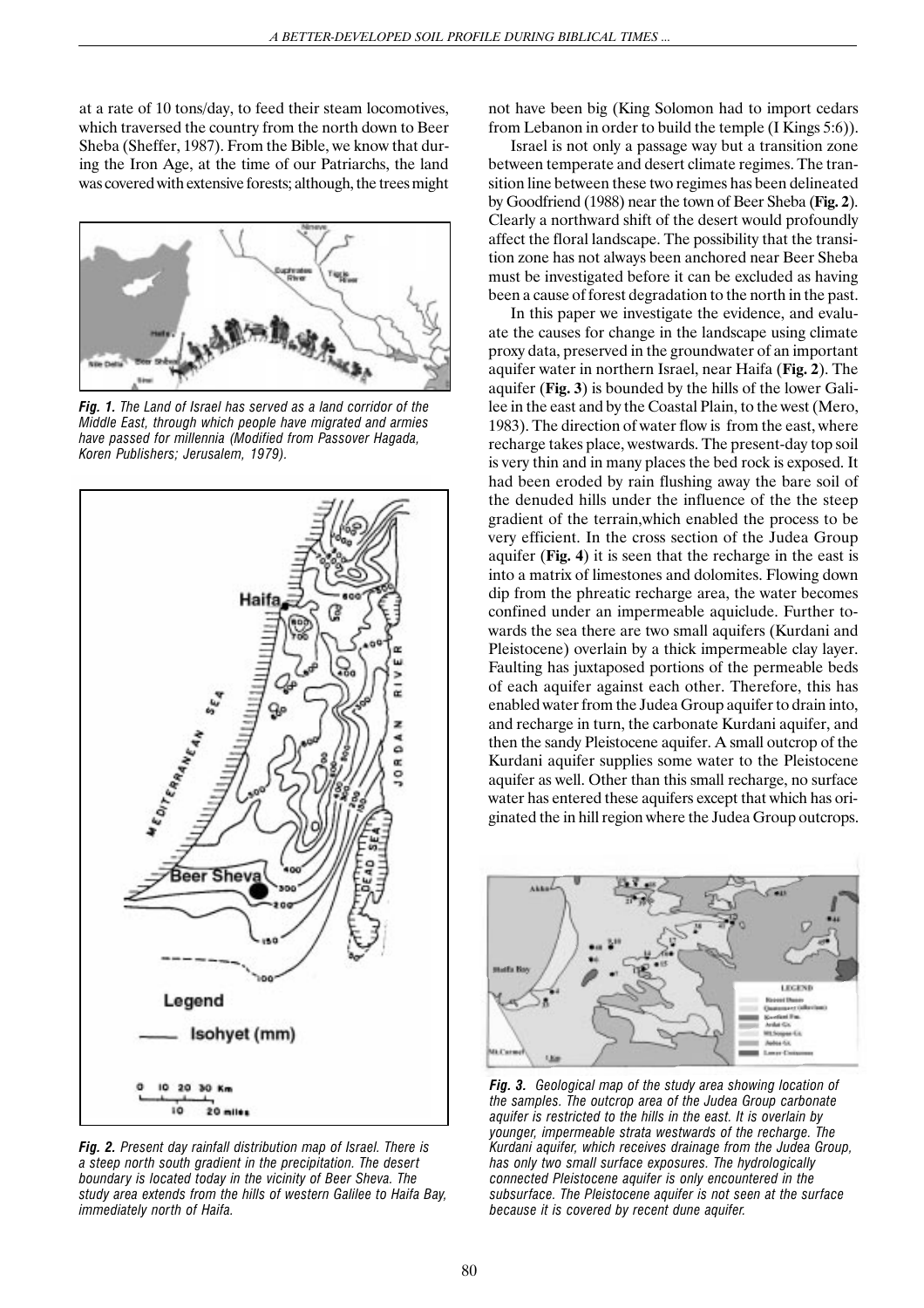

*Fig. 4. A schematic east-west hydrogeologic cross-section is presented using representative wells from the recharge and confined sections of the Judea Group aquifer. Sample 6 is projected onto the section to show the hydrologic interconnection between the Kurdani aquifer and the Judea Group, while samples 4 and 33 are projected on this east-west cross section to show interconnection between the Pleistocene aquifer and the Kurdani aquifer.*

#### **2. METHODS**

Water samples were collected from pumping wells that exploit this multi-aquiferial system, with the purpose of finding isotopic evidence for the timing and the causes of changes in the landscape above the recharge area. More specifically, evidence for the dilution or elimination of flora and its subsequent effect on the topsoil was looked for.

In the water, two isotopic proxies were studied to differentiate between the two possible scenarios outlined above. One proxy is the ratio of the stable isotopes of carbon. The composition of this isotopic ratio in aquifer water is a result of the combination of inputs of carbon from two end members: organic matter on the surface and the matrix through which recharge water passes into the aquifer (Mook *et al.*, 1974). The source of organic matter on the surface are plants that have grown there. In a temperate climate these are predominantly  $C_3$  plants, with  $\delta^{13}$ C values within the approximate range of  $-20$  and  $-$ 32‰ (Clark and Fritz, 1997). When a temperate climate gives way to desert conditions there is a corresponding change in the flora. The land cover changes from  $C_3$  to predominantly  $C_4$  plants. The latter are characterized by δ13C values between –11 and –17‰ (Vogel *et al.*, 1986). As the other end member is a carbonate rock matrix, having a  $\delta^{13}$ C of  $\sim 0\%$  (Magaritz *et al.*, 1983), then  $\delta^{13}$ C of the dissolved bicarbonate in the water will be approximately half of the average soil gas value. Thus, if the aquifer water were to exhibit a marked enrichment in13C, this would be supportive of a climatic control; whereby, the erosion would have resulted from a northward excursion of the desert boundary from its present position.

The second proxy is the nitrogen isotope <sup>15</sup>N. The nitrogen in water is also derived from organic matter in the topsoil. The decomposition of this organic matter generates ammonium which can be partly volatilised as ammonia gas (at high pH), and the remaining organic matter is oxidized to nitrites and nitrates by bacterial nitrification. When a light gas like ammonia is formed, it becomes relatively depleted in 15N. The remaining nitrate becomes enriched in <sup>15</sup>N. The extent of the enrichment in <sup>15</sup>N depends on the intensity and duration of nitrification in the top soil: when it is thick, more time is available for production of ammonia and the <sup>15</sup>N of nitrates becomes more enriched. Previous studies have shown a trend of increasing  $\delta^{15}$ N in a soil profile from plant, to litter, to the organic soil material. Moreover, there is a tendency for higher  $\delta^{15}$ N values in samples that have been taken at greater depth in a soil profile, due to progressive mineralization and subsequent nitrification of soil organic material (Lajtha and Michener, 1994). By contrast, when the topsoil is thin, the time of ammonia production is short and the  $\delta^{15}N$  of the nitrate should be lower. Once in the aquifer the isotopic signature of the dissolved nitrate will not change unless either additional nitrate is added along the water flow path, or if bacterial denitrification (which occurs only under unaerobic conditions) of the dissolved nitrate takes place. In the aquifer under consideration both these effects can be excluded for: (1) no additional inputs of nitrate, even if such sources were to have existed, could penetrate through the impermeable confining aquicludes, and (2) the water of the Judea Group aquifer is well oxygenated (8-9 mg/l in the recharge reigon and 4-7 mg/l in the confined region (Rogojin, 2000)). Thus, anaerobic conditions never prevailed to allow for the alteration of the isotopic signature of the dissolved nitrate by denitrification processes. Therefore, we feel confident that the  $\delta^{15}N$  values of the groundwater at each sampling site reliably reflect the isotopic signature of the dissolved nitrate at the time of recharge. To use these proxies in a historical context, we dated the aquifer water with 14C and with tritium.

#### **3. EXPERIMENT**

The sampling was carried out in 1994-1996. Samples for nitrogen analyses were collected in 1 liter plastic bottles. The analyses were carried out at the Center for Scientific and Industrial Research in Pretoria, South Africa, using a SIRA 24 mass-spectrometer. The  $\delta^{15}N$ values are reported relative to atmospheric air, with a precision of 0.15‰. Radiocarbon analyses required 50-liter samples. The tritium and radiocarbon analyses were measured at the Radiocarbon Dating Laboratory at the Weizmann Institute of Science in Rehovot, Israel. The tritium was enriched by electrolysis, converted to ethane and detected in proportional counters. Tritium concentrations are reported in tritium units  $(1 TU = 1$  atom tritium per  $10^{18}$  atoms of hydrogen). The associated standard deviation is reported at the 1σ level of confidence. The precision was better than 0.3 TU. Radiocarbon measurements were carried out on the  $CO<sub>2</sub>$  that was precipitated as  $\mathrm{BaCO}_3^{}$  from 50 liters of water. It was converted to ethane and 14C was detected in proportional counters. The results are expressed in percent with respect to "modern carbon" (pMC), with the associated statistical counting error at the  $1\sigma$  level of confidence. The precision was better than 0.6 pMC.  $\delta^{13}$ C was measured using an Atlas MAT 250 mass spectrometer with a precision of 0.1‰.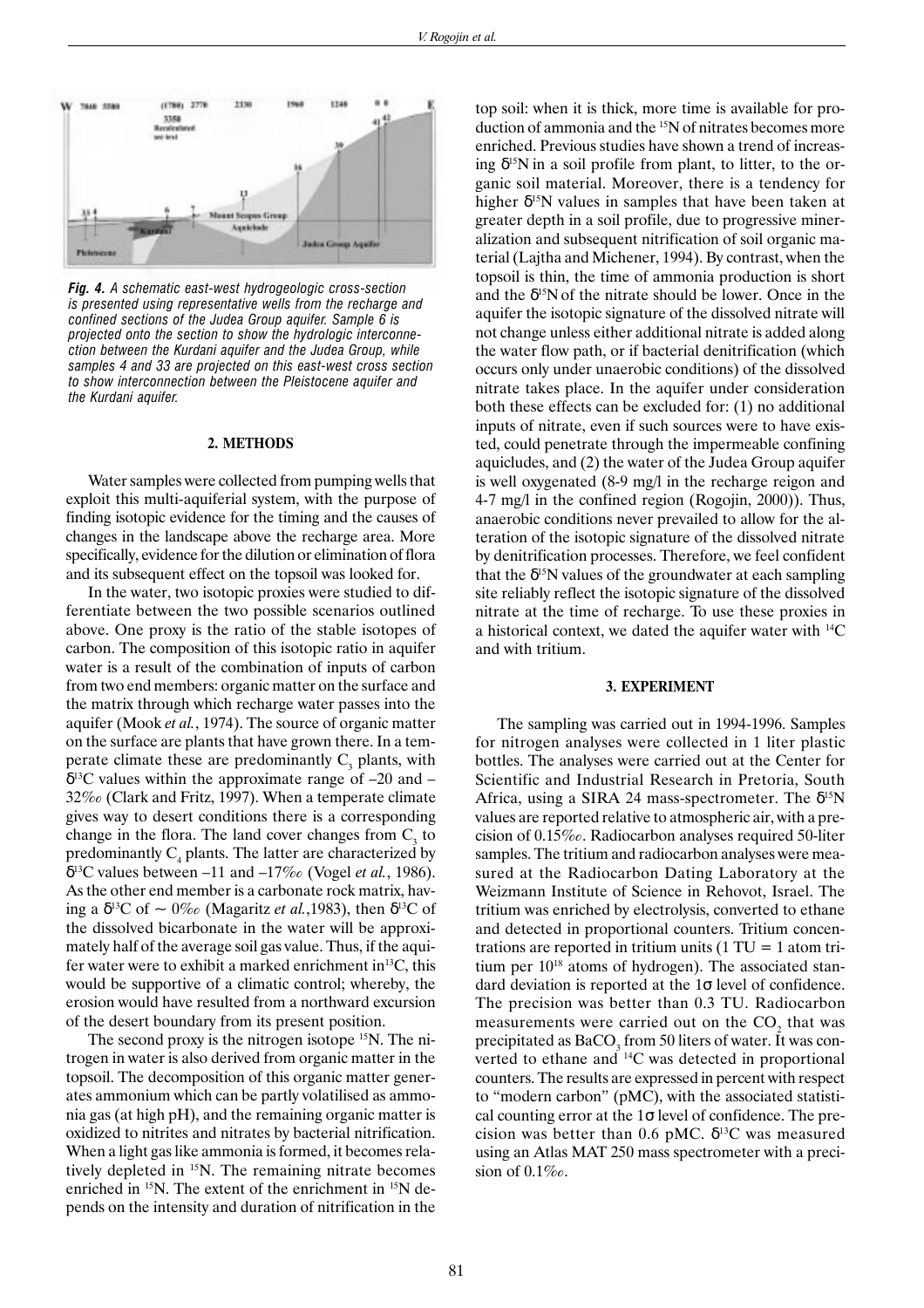## **4. RESULTS**

**Table 1** summarizes the data used in our interpretation. No  $NO_2$  was detected. The  $\delta^{15}N$  values of the dissolved nitrate within the recharge area fall in the narrow range of  $+3.1$  to  $+4.2\%$ . They gradually change to higher values along the flow path, reaching  $+6$  to  $+7\%$ . The nitrate values range from 12 to as high as 38 mg/L nitrate but there is no consistent change in the nitrate concentrations with flow. The tritium values vary with geographical position. There are measurable amounts of tritium in the phreatic recharge, and none in the confined sections of the aquifer. The radiocarbon concentration varies from 64-70 pMC in the phreatic region where tritium is encountered, to 46 pMC in the well furthest the down-dip (the Afeq-B well). The  $\delta^{13}$ C values vary from -14.0 to -18.6‰ (PDB). In the Kurdani aquifer the  $\delta^{13}C$ values vary from -12.3 to -15.2‰ (PDB), while the radiocarbon activity is in the range of 50-55 pMC. The nitrate values are similar to those most frequently encountered in the Judea Group water being in the range of approximately 12 to 23 mg/l, with a corresponding range in  $\delta^{15}$ Nvalues +5.6 to +7.0 ‰. The radiocarbon activity of the water of the Pleistocene aquifer is much lower, 24.8

and 32.6 pMC; otherwise, it has a similar range nitrogen of isotopic values.

To convert the measured radiocarbon activity of the water to an absolute age it is necessary to determine its initial activity. According to the model of Ingerson and Pearson (1964), the range of the initial activity of (prethermonuclear) radiocarbon in the water is 64-66 pMC. Kroitoru e*t al*. (1989), using mass-balance considerations, calculated the initial radiocarbon activity for recharge water in the Judea Group aquifer to be  $62\pm3$  pMC. We therefore use 64 pMC to calculate the ages of the water in the aquifer (**Table 1**). Clearly, values above 64 pMC have a component of thermonuclear radiocarbon and are regarded modern. The oldest water in the main aquifer is about 2800 years old. This defines the flow rate of this aquifer to 5 m/yr, which is comparable with the rate of flow of other carbonate aquifers in Israel (e.g. Kronfeld *et al*., 1992). The waters in the Kurdani and Pleistocene aquifers are significantly older, the oldest being about 7800 BP. Yet, they exhibit  $\delta^{13}$ C and  $\delta^{15}$ N values that are similar to those from the confined portions of the main aquifer. The hydraulic gradient near the coast is very small, and this can explain the big difference in water ages over small distance.

*Table 1. Radiometric age data and nitrogen isotopic data in the multi-aquiferal system of the Western Galilee*

| <b>Sample</b> | <b>Wells</b>             | Aquifer* | <b>Tritium</b> | $\delta^{13}C$                                                                                                      | 14 <sub>C</sub> | Age            | NO <sub>3</sub> | $\delta^{15}$ N |
|---------------|--------------------------|----------|----------------|---------------------------------------------------------------------------------------------------------------------|-----------------|----------------|-----------------|-----------------|
| Code $#$      |                          |          | [TU]           | $[%$ <sub>o</sub> , PDB $]$                                                                                         | [pMC]           | [BP]           | [mg/l]          | [‰ Air]         |
|               |                          |          |                | Young samples from recharge region                                                                                  |                 |                |                 |                 |
| 41            | Meged Kramim-1           | J.G.     | $2.9 \pm 0.2$  | $-15.1$                                                                                                             | $64.0 \pm 0.6$  | Recent         | 14.6            | 3.7             |
| 42            | Meged Kramim-2           | J.G.     | $2.6 \pm 0.2$  | $-14.6$                                                                                                             | $70.1 \pm 0.4$  | Recent         | 15.5            | 4.0             |
| 43            | Meged Kramim-3           | J.G.     | $1.7 + 0.2$    | $-14.9$                                                                                                             | $66.1 \pm 0.5$  | Recent         | 12.4            | 3.1             |
| 44            | Hazon-3                  | J.G.     | $5.6 \pm 0.2$  | $-15.4$                                                                                                             | $83.1 \pm 0.4$  | Recent         | 22.6            | 4.8             |
| 45            | Hazon-4                  | J.G.     | $1.5 \pm 0.2$  | $-15.5$                                                                                                             | $76.4 \pm 0.4$  | Recent         | 20.4            | 4.2             |
|               |                          |          |                | Samples from confined section of the aquifer                                                                        |                 |                |                 |                 |
| 38            | Miar                     | J.G.     | $0.5 + 0.3$    | $-15.7$                                                                                                             | $59.8 \pm 1.0$  | $561 \pm 140$  | 19.0            | 6.5             |
| 20            | Akko-2                   | J.G.     | $1.9 + 0.2$    | $-18.6$                                                                                                             | $56.9 + 0.5$    | $972 \pm 73$   | 23.5            | 6.8             |
| 40            | Lokhamey<br>HaGetto-Dror | K        | $2.0 \pm 0.2$  | $-15.2$                                                                                                             | $55.3 \pm 0.4$  | $1208 + 60$    | 22.6            | 6.9             |
| 39#           | Ahihud                   | J.G.     | $0\pm 0.2$     | $-12.9$                                                                                                             | $55.1 \pm 0.6$  | $1238 + 90$    | 12.4            | 4.7             |
| 6             | Afeq-C                   | K        | $0 + 0.2$      | $-14.3$                                                                                                             | $51.6 \pm 0.3$  | $1780 + 49$    | 12.0            | 5.6             |
| 16            | Damun-5                  | J.G.     | $0.4 \pm 0.2$  | $-14.0$                                                                                                             | $50.5 \pm 0.4$  | $1959 + 65$    | 19.0            | 6.8             |
| 9             | Kefar Masaryk-3          | K        | $0.4 \pm 0.2$  | $-12.3$                                                                                                             | $50.0 \pm 0.7$  | $2041 \pm 116$ | 23.6            | 6.9             |
| 18            | Akko-4                   | J.G.     | $1.1 \pm 0.2$  | $-16.7$                                                                                                             | $49.8 \pm 0.4$  | $2074 + 66$    | 14.6            | 5.1             |
| 13            | Damun-3                  | J.G.     | $1.1 \pm 0.3$  | $-14.5$                                                                                                             | $48.3 \pm 0.4$  | $2327 + 69$    | 38.5            | 7.0             |
| 7             | Afeg-B                   | J.G.     | $0 + 0.2$      | $-14.6$                                                                                                             | $45.8 \pm 0.4$  | $2766 \pm 73$  | 17.3            | 6.6             |
| 4             | Qiryat Khaim-24          | P        | $0.2 \pm 0.2$  | $-14.2$                                                                                                             | $32.6 \pm 0.4$  | $5577 + 102$   | 10.2            | 6.1             |
| 33            | Qirvat Khaim-22          | P        | $0 + 0.2$      | $-12.7$                                                                                                             | $24.8 \pm 0.2$  | 7838±67        | 11.5            | 7.2             |
|               |                          |          |                | Samples in confined section of the aquifer with measured 8 <sup>15</sup> N but lacking concomitant radiocarbon ages |                 |                |                 |                 |
| 21            | Birwa-3                  | J.G.     | n.d.           | n.d.                                                                                                                | n.d.            |                | 13.7            | 5.9             |
| 19            | Akko-3                   | J.G.     | n.d.           | n.d.                                                                                                                | n.d.            |                | 16.4            | 7.0             |
| 15            | Damun-4                  | J.G.     | n.d.           | n.d.                                                                                                                | n.d.            | $\blacksquare$ | 25.7            | 6.8             |
| 14            | Damun-1                  | J.G.     | n.d.           | n.d.                                                                                                                | n.d.            |                | 31.9            | 6.4             |
| 10            | Kefar Masaryk-2          | K        | n.d.           | n.d.                                                                                                                | n.d.            |                | 18.6            | 7.0             |

 $J.G. = Judea Group, K = Kurdani, P = Pleistocene,$ 

 $\#$  = a difference was noted, for this sample, between the nitrate concentration measured before the isotopic analysis and the yield of N that was produced in the laboratory- possibly indicating that the isotopic analysis is suspect.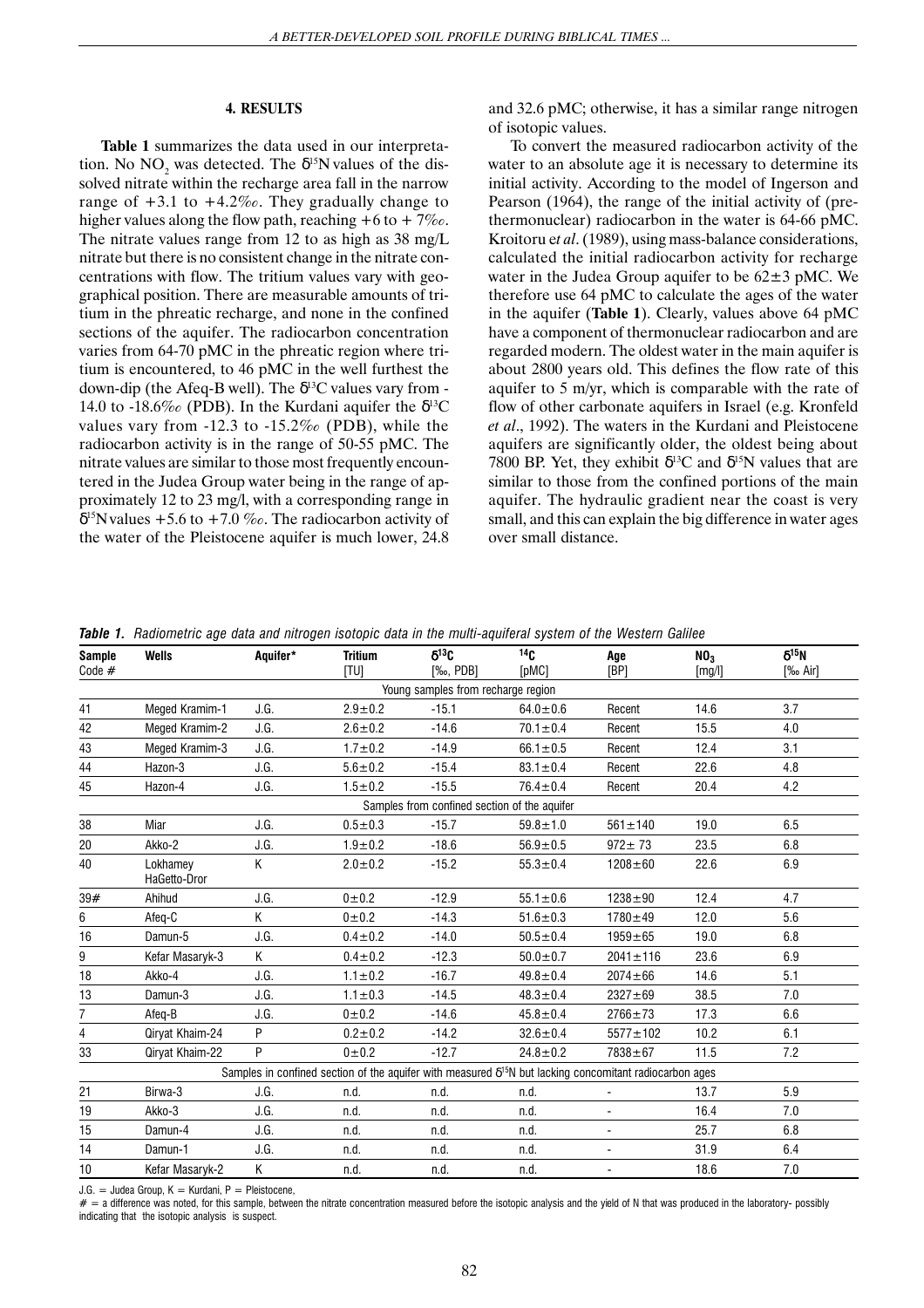## **5. DISCUSSION**

The 13C in the aquifer is quite depleted (**Table 1**) and this suggests that the organic end-member of carbon in the water, which came from the organic matter of the topsoil, have always been  $C_3$  plants. For a contribution from  $C_4$  plants we would expect values of  $\delta^{13}C$  around  $-7\%$ and this is clearly not the case. We can thus conclude that the change in the land cover was not due to the shift of the desert line from Beer Sheba to the Lower Galilee.

**Fig. 5**. shows the  $\delta^{15}N$  data for water in the aquifer, as a function of the age of the water, calculated from radiocarbon**.** The broad picture is a practically stable value of  $\delta^{15}$ N in the +6 to +7\% range. This is in the range of  $\delta^{15}$ N found in the literature for soil organic matter (Gormly and Spalding, 1979; Heaton, 1984; Komor and Anderson, 1993). There are 5 additional measurements (**Table 1**) for the confined portion of the aquifer that also fall within this range; but, as we have no dates for them they are not presented in **Fig. 5**. Though the aquifer contains one continuous water body, there is a sharp break in the nitrate isotopic compositons that delineates the older from the younger water groups, in which the  $\delta^{15}N$  of the dissolved nitrate decreases to as low as +3.5‰. This change is taken not as an isotopic evolution process that occurred within the aquifer. No isotopic fractionation can be attributed to bacterial denitrification within the downdip segment of the aquifer to raise the  $\delta^{15}N$ ; for denitrification requires anoxic conditions and the waters are well oxygenated. Indeed, no lowering of the nitrate concentration is noted. Thus, the measured  $\delta^{15}N$  values have not been altered within the aquifer. Therefore, these values reflect the degree of isotopic fractionation of nitrogen within the soil before the nitrate entered the aquifer. Thus it appears that the groundwater preserves and records the changes in the



**Fig. 5.** The nitrogen isotopic composition of the groundwater<br>nitrate is plotted as a function of age. All of the groundwater **the action of the interval processes**. *samples can be considered to have entered the aquifer in the recharge area in the east before flowing to the point at which they have been subsequently sampled in this study. The sample #39 is denoted with a question mark; for, the isotopic analysis may not be reliable (as discussed in Table 1).*

nitrogen isotopes of the dissolved nitrate, which in turn is related to – and thus records – the thickness of the soil and the extent of the overlying plant cover of the last few centuries, when the region was ruled by the Ottoman empire. This process, that led to erosion, could have begun with uncontrolled grazing by goats, in conjunction with the cutting of trees to avoid taxation and culminated with the massive destruction of forests for use in the Ottoman steam locomotives, at the beginning of the  $20<sup>th</sup>$ century. Whatever, the precise sequence of events, by the end of the Ottoman rule, the landscape of the Galillee was largely denuded of trees and soil. This necessitated largescale reforestation projects that are still ongoing. The nitrogen isotopic data supports the biblical description.

There are 3 data points in **Fig. 5** with  $\delta^{15}N$  that fall below the average for the older water. One of them (No. 6) (**Fig. 4**) is also an outlier in the age gradient of the aquifer. However, this well is very close to the small outcrop of the Kurdani aquifer, which has a very thin soil cover (**Fig. 3**). Therefore the water in this well could be a mixture of the main aquifer water with young water, characterized by higher  $^{14}C$  activity combined with lower  $\delta^{15}N$ . If we take  $\delta^{15}N=+3.5\%$  for the young water and  $\delta^{15}N$ =+7.0‰ for the main aquifer, we find that this sample from the Kurdani aquifer is composed of 40% young water and 60% water from the main aquifer. Assuming that the 14C content of the young water is 64 pMC, we find the 14C content of the water from the main aquifer to be 43.3 pMC with a corresponding age of 3130 BP. This age is quite consistent with the gradient of ages along the direction of flow in the main aquifer.

The other two points are well behaved hydrologically and therefore they could be either an artifact or perturbation of the grand trend, or they could represent actual historical events. As historical events, they seem to suggest reversible changes in the land cover: thinner topsoil, or less organic matter in the top soil. The historical timing of these data points are Hellenistic, and some 300 years after the Arab conquest of the land, just before the Crusaders. Until we have some more data, the interpretation must remain speculative. It is clear, however, that a highly eroded soil profile produces much less isotopic fractionation of 15N than a well developed soil profile, like the one that covered the land when lions roamed the forests of Judea (I Kings 13:24).

## **6. CONCLUSION**

Our analysis shows that of the two potential culprits responsible for the changes in the land cover of northern Israel only one is to blame, namely, the changes brought about by human hands. There is no evidence that the desert line migrated this far north from its present position during the last 8000 years. We think that it is of interest to note that an aquifer can be an archive for the his-